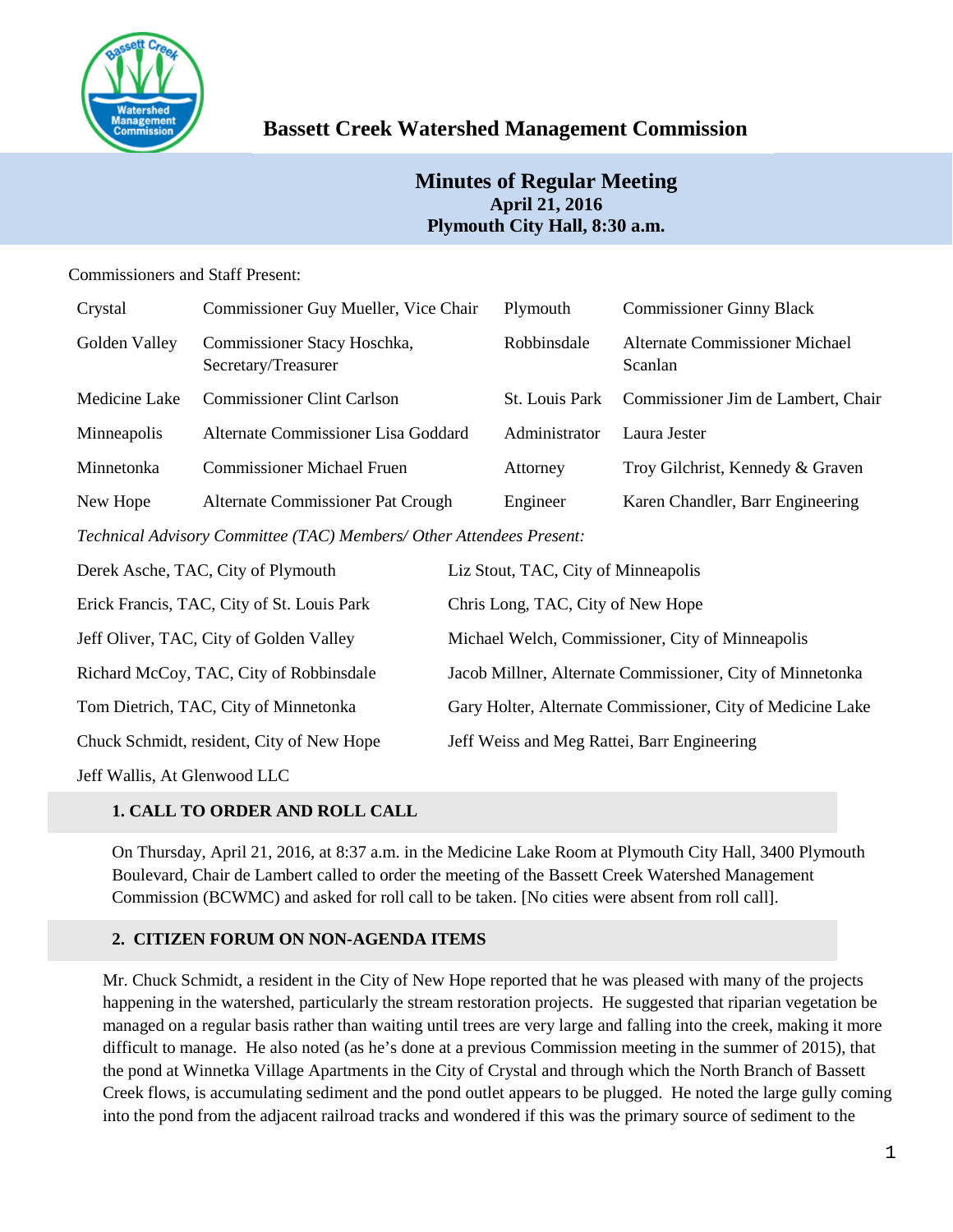pond. Administrator Jester noted that she and TAC member Mark Ray (City of Crystal) had investigated the pond and gulley last summer after Mr. Schmidt's comments at a Commission meeting. She noted that Mr. Ray was planning to inform the railroad authority about the gully and to further investigate the pond's function. Commissioner Mueller and Administrator Jester reported that they would follow up with the City of Crystal.

## **3. AGENDA**

Chair de Lambert suggested a re-ordering of agenda items to accommodate guest speakers. He suggested moving 5B in front of 5A.

**MOTION:** Commissioner Black moved to approve the agenda as amended. Alternate Commissioner Goddard seconded the motion. Upon a vote, the motion carried 9-0.

## **4. CONSENT AGENDA**

**MOTION:** Commissioner Black moved to approve the consent agenda. Alternate Commissioner Goddard seconded the motion. Upon a vote, the motion carried 9-0.

[The following items were approved as part of the consent agenda: the March 17, 2016, Commission Meeting Minutes, the April 2016 Financial Report, the payment of invoices, approval of Reimbursement Request from City of Golden Valley for Twin Lake Alum Treatment, approval of Reimbursement Request from City of Golden Valley for Schaper Pond Diversion Project.

The general and construction account balances reported in the April 2016 Financial Report are as follows:

| <b>Checking Account Balance</b>            | \$749,829.82        |
|--------------------------------------------|---------------------|
| TOTAL GENERAL FUND BALANCE                 | \$749,829.82        |
| TOTAL CASH & INVESTMENTS ON-HAND (4/12/16) | \$3,205,536.27      |
| CIP Projects Levied – Budget Remaining     | $(\$4,3112,381.68)$ |
| <b>Closed Projects Remaining Balance</b>   | (\$1,106,845.41)    |
| 2012-2014 Anticipated Tax Levy Revenue     | \$6,668.33          |
| 2015 Anticipated Tax Levy Revenue          | \$1,499.07          |
| <b>Anticipated Closed Project Balance</b>  | (\$1,098,678,01)    |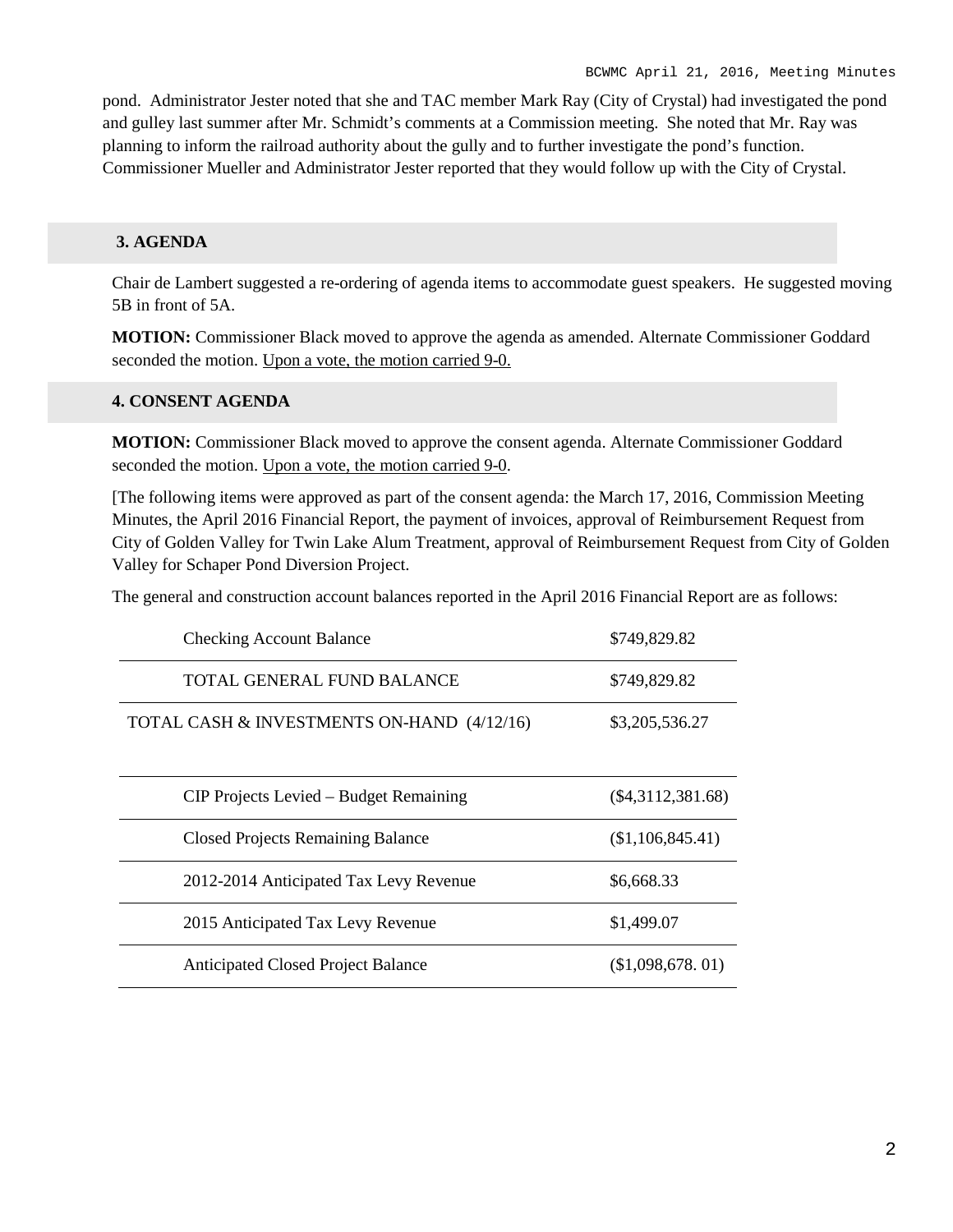#### **5. BUSINESS**

## **A.** (Previously 5B) **Review Draft Feasibility Study for Main Stem Erosion Repair Project (2017CR-M)**

Engineer Chandler introduced Engineer Jeff Weiss (Barr Engineering). Mr. Weiss presented (via PowerPoint) an overview of the results of the feasibility study for the Main Stem Erosion Repair Project. The presentation included maps showing the location of the three different reaches in the project area (Fruen Mill area, from Cedar Lake Rd to Irving Ave, and Irving Ave. to tunnel entrances); description of the erosion problems at various sites and the unique aspects of the project area (including industrial landowners very close to the creek, historical walls, the Fruen Mill, and walking paths that are sometimes submerged). Mr. Weiss reviewed the various types of stabilization techniques recommended and indicated natural techniques (rather than hard armoring) would be used when possible including root wads, rock vanes, vegetated reinforced soil slopes, and native plantings. He noted the issue of contaminated soils and hence a desire to minimize soil disturbance.

There was discussion about grants available for costs associated with disposal of contaminated soil and the steps and timeline for applying for the grant. Commissioner Black suggested investigating the ability to use the soils as "alternative daily cover" at a landfill, which would reduce disposal fees. There was further discussion about how to reduce disposal fees.

Administrator Jester suggested the removal of the recommended vegetation management for site 15, the channel leading to the old tunnel. The noted vegetation management should be considered a city maintenance activity rather than part of the CIP project as it does not address erosion nor water quality. Ms. Stout, TAC member from the City of Minneapolis, agreed that this was a city function and should not be included in the cost estimate for the project.

Mr. Jeff Wallis with At Glenwood LLC briefly reviewed the redevelopment plans for the Fruen Mill area and the brewery next door. He reported that a flood wall along the brewery would be constructed this fall and that plans should be ready for Commission review soon. He noted that the Fruen Mill area is undergoing an environmental review and may be demolished in 2017 for a housing development. He noted that there is no current vision for structures along the creek at the mill.

**MOTION:** Alternate Commissioner Goddard moved approval of the Main Stem Feasibility Study with Administrator Jester's amendment to remove the vegetation management activities in site 15. Commissioner Black seconded the motion.

Before the vote there was further discussion about the Fruen Mill area, the opportunity for coordination with redevelopment in the area, and the need to coordinate with the Minneapolis Park and Recreation Board regarding the foot path.

#### Upon a vote the motion carried 9-0.

[Alternate Commissioner Millner and Commissioner Welch depart the meeting.]

#### **B.** (Previously 5A) **Receive Presentation from Commission Engineer**

- i. 2015 Westwood Lake Water Quality Monitoring Results
- ii. 2015 Biotic Index Study Results from Bassett Creek, Plymouth Creek, and Sweeney and North Branches of Bassett Creek
- iii. Plans for 2016 Water Quality Monitoring

Engineer Chandler introduced Meg Rattei with Barr Engineering to present results of the 2015 BCWMC monitoring program, noting that Ms. Rattei had been performing this work for the Commission since 1974. Ms. Rattei first reviewed the results of the biotic index monitoring, noting that this type of monitoring is a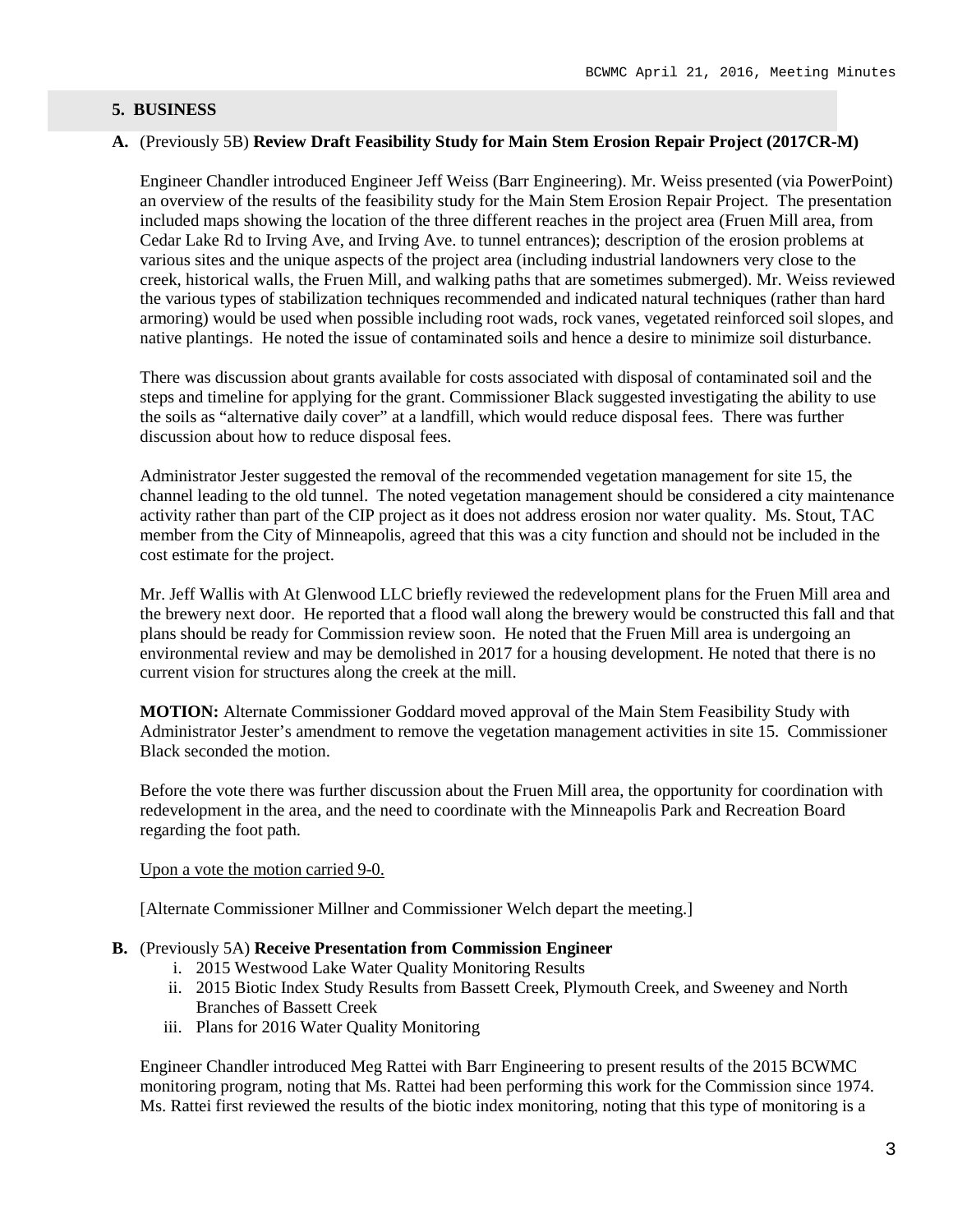cost effective way to understand water quality. She reported on results from six different locations – three on Bassett Creek, and one each on Plymouth Creek, Sweeney Branch, and North Branch Bassett Creek. She noted results on three different indices which each measure slightly different conditions, including the new State M-IBI. She noted the M-IBI results are used to determine if a stream is meeting State standards for biological integrity. She reported only the station on the Sweeney Branch of Bassett Creek met the State standard and noted that habitat conditions play a large role in M-IBI scores. She also reported that chloride levels appear to be on the rise at the various sites, citing conductivity measurements and a review of historical data. Ms. Rattei's recommendations included continuing biotic index monitoring per the Commission's monitoring plan, monitoring for chloride, and continuing to implement restoration projects that improve habitat. Administrator Jester noted that the next time the Commission conducts biotic index monitoring on creeks, it will include intensive water quality and quantity monitoring, including chlorides.

Alternate Commissioner Goddard asked about the proximity of past BCWMC stream restoration projects to biotic index monitoring locations, wondering if Commission projects have had any effect on habitat. Staff indicated they would bring that information back to a future meeting. Administrator Jester also noted that some of the recommended stabilization techniques proposed for the 2017 Main Stem Project should improve in-stream habitat, particularly by reducing embeddedness.

Ms. Rattei then presented results of the 2015 monitoring on Westwood Lake in St. Louis Park and reported that the lake has excellent water quality with total phosphorus levels, chlorophyll a levels, and Secchi disc measurements all meeting State standards. She noted the lake's healthy native plant community and that a new plant, bearded stonewort, was discovered in the lake (and it's the first recorded occurrence in Minnesota). Ms. Rattei reviewed recommendations including continuing regular monitoring and adding chloride monitoring.

There was some discussion about how the lake's water quality has improved over time, likely due to storm water management in the watershed and that conductivity is likely low because runoff from Highway 169 goes through storm water ponds and a wetland before reaching the lake.

Ms. Rattei briefly reviewed plans for 2016 monitoring including routine monitoring in Medicine Lake (with assistance from Three Rivers Park District), Crane Lake, and Northwood Lake.

Administrator Jester noted that the complete monitoring reports would be posted online and distributed copies of two different types of reports to Commissioners including one "fact sheet" type reported developed by the Commission Engineer with Westwood Lake results, and a longer report on several waterbodies developed by Barr Engineering for the Nine Mile Creek Watershed District. Administrator Jester asked for input on the format of future monitoring reports, noting that the lengthy and highly technical reports currently generated are expensive to develop and may not by necessary. There was some discussion including comments from Commissioners that a "refined" report would be nice but the fact sheet report may need more interpretive information, and that bulleted information is easier to digest. There was agreement that a refined, less expensive report is preferred.

## **C. Consider Recommendations from BCWMC Education Committee for 2016 Education & Outreach Work Plan and Budget**

Administrator Jester reviewed the Education Committee's recommendations for spending and programming in 2016 including financial support of multiple partnering organizations including the West Metro Water Alliance (WMWA), Hennepin County (River Watch), Met Council (CAMP), Metro Watershed Partners, Children's Water Festival, and Metro Blooms. She noted the recommended financial support of \$4,000 for the Harrison Neighborhood Project being conducted by Metro Blooms, and the use of up to \$1,000 for reimbursement to Commissioners to attend trainings and conferences. She reported that \$7,000 remains "unassigned" and that the Education Committee will continue to explore options including display upgrades,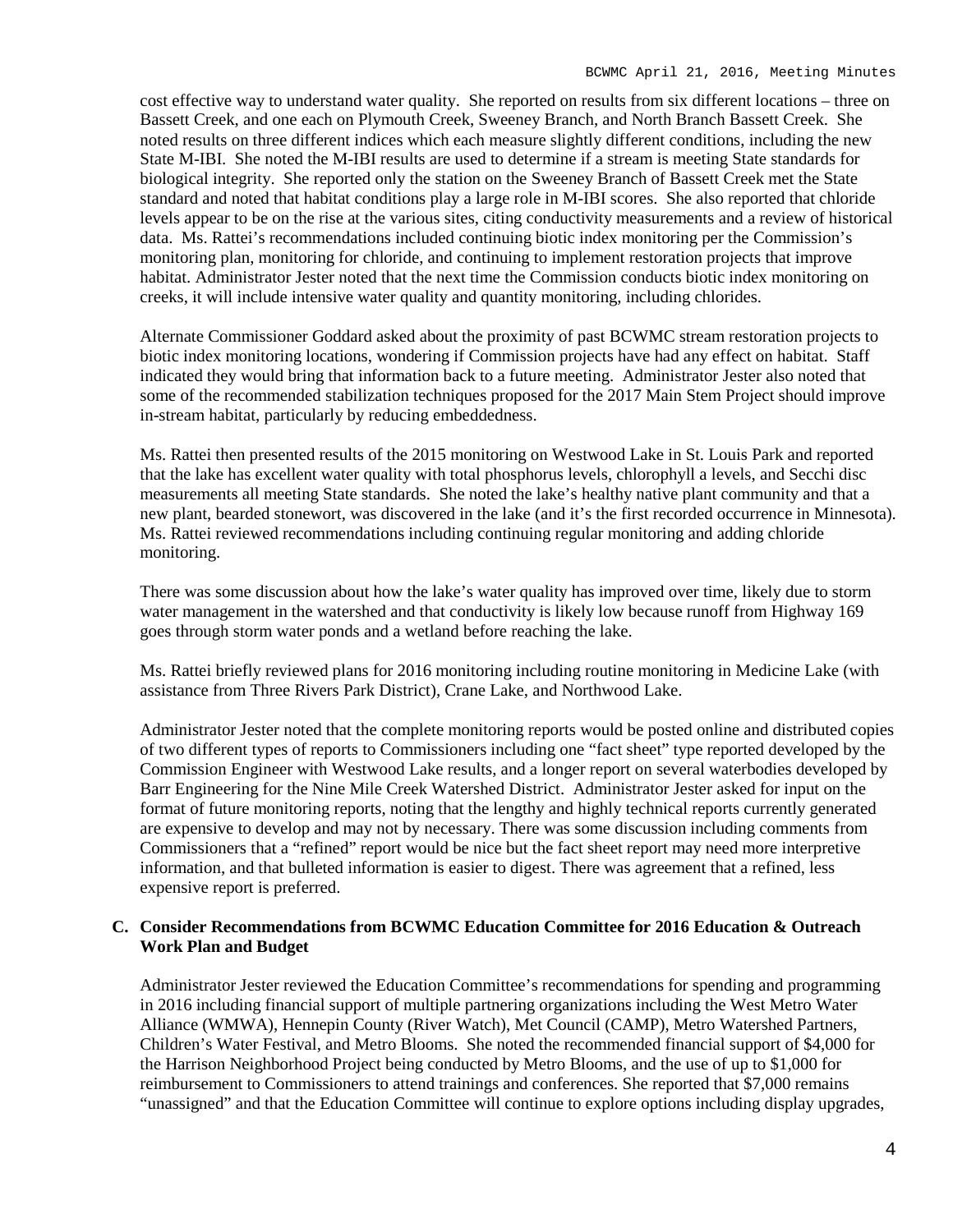development of a presentation library, and educational signage.

**MOTION:** Commissioner Black moved to approve the recommendations of the Education Committee as presented. Alternate Commissioner Scanlan seconded the motion. Upon a vote the motion carried 9-0.

#### **D. Discuss Watershed Tour Dates and Stops**

Administrator Jester asked if there were particular dates or times that would work for a watershed tour. After some discussion she was directed to distribute a Doodle Poll to determine the best date. Commissioners expressed interest in touring the Fruen Mill site, a public works facility to learn about road salt applications, the 2015 Main Stem project in Golden Valley, Northwood Lake Project site, and the Plymouth Creek Restoration site. Alternate Commissioner Crough recommended inviting local reporters on the tour.

#### **E. Review Draft 2015 Annual Report**

Administrator Jester noted the BCWMC 2015 Annual Report is due to the Minnesota Board of Water and Soil Resources (BWSR) at the end of April. She asked if there were suggestions for revisions (and noted she could take suggestions for a few more days). She was directed to inquire about the need to include mailing and email addresses of Commissioners in the report and to leave them out if allowed. There was consensus that the report was appropriate as presented and should be submitted to the BWSR.

[Alternate Commissioner Goddard and Commissioner Hoschka depart.]

#### **F. Receive Update on West Metro Water Alliance's "Pledge to Plant" Campaign**

Administrator Jester reported that the West Metro Water Alliance's latest campaign was aimed at getting residents or business/corporate partners to convert turf or hard surfaces to native plantings. She noted Commissioners may see news items on this campaign and asked that they also help spread the word. Administrator Jester indicated more information (and pledge forms) could be found on the Blue Thumb website.

## **G. Receive Update on Metro Bloom's Northside (Harrison) Neighborhood Engagement and Opportunities in Clean Water Initiative**

Administrator Jester reported that she had recently submitted another letter of support for this project as Metro Blooms continues to apply for grants. She also noted that since funding is not coming together as quickly as hoped, Metro Blooms recently shifted its focus for this year from working in alleyways, to working within boulevards to install bioswales planted with turf alternatives. She reported that fifty-six ash trees are slated for removal in the Harrison Neighborhood this summer, creating the opportunity for this project. She noted that funding (including \$4,000 from BCWMC as recommended by the Education Committee) and partners have already been secured for this project. She reported that Metro Blooms will hold a community event in conjunction with this work early this summer and they are hoping the original youthengagement/alleyways project receives funding for implementation in 2017. Administrator Jester noted that, as previously approved, the Commission will soon submit a grant to the Met Council on behalf of Metro Blooms for this project.

#### **7. COMMUNICATIONS**

#### A. **Administrator's Report**

**i. Reminder of May Meeting Location at Golden Valley City Hall**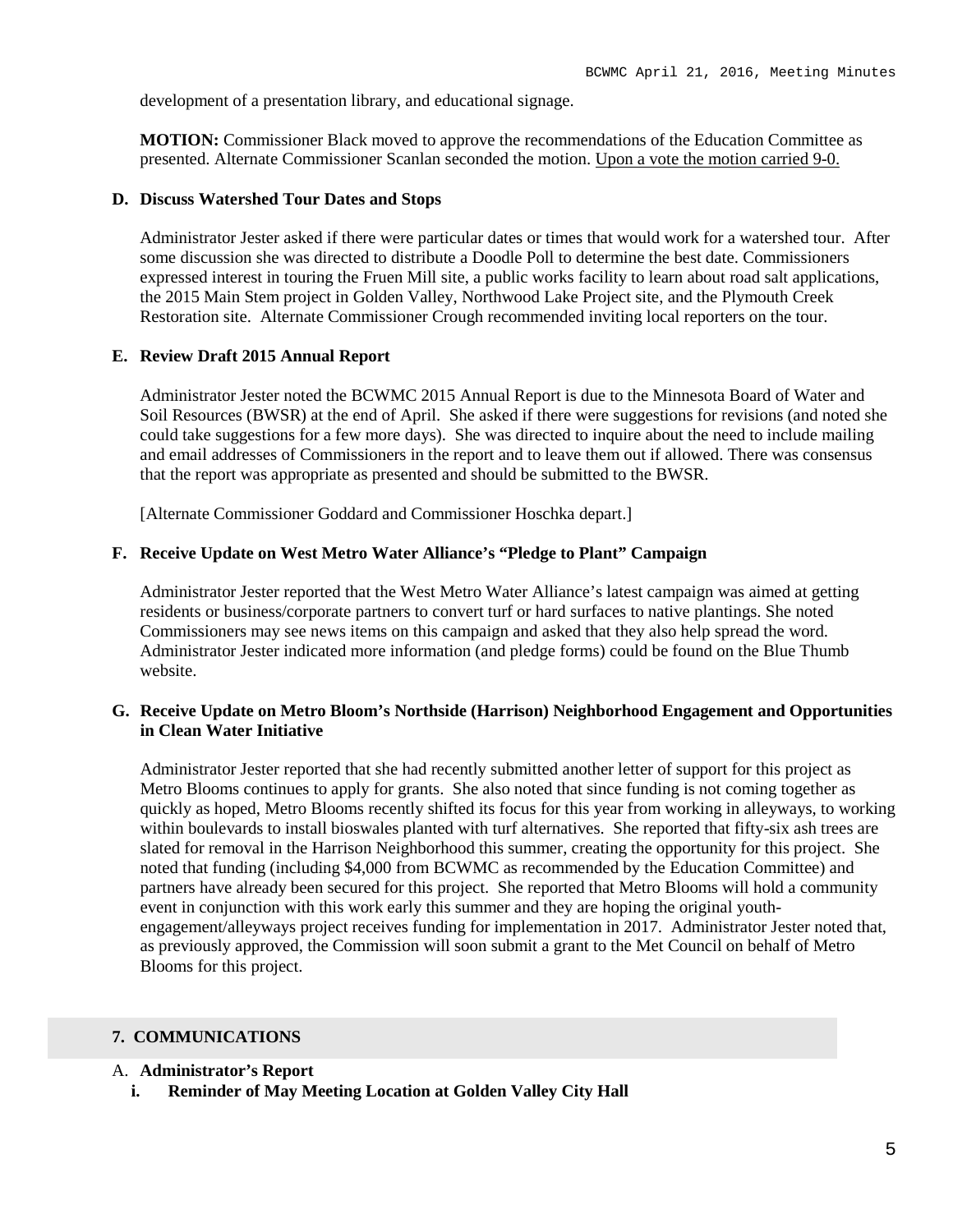Administrator Jester noted the May meeting location at Golden Valley City Hall and also a Technical Advisory Committee meeting on May  $5<sup>th</sup>$ , 1:30 p.m. at Golden Valley City Hall.

## B. **Chair**

Chair de Lambert reminded the group about the Bassett Creek clean up event scheduled for the coming Saturday in Minneapolis.

#### C. **Commissioners**

Alternate Commissioner Scanlan expressed thanks to the City of Robbinsdale for its excellent street sweeping program.

Commissioner Black reported that the Urban Waters Forum would be held that Saturday at the MN Landscape Arboretum.

#### D. **TAC Members** – no reports

#### E. **Committees**

#### **i. Budget Committee**

Administrator Jester noted the Budget Committee met on March 31<sup>st</sup> and had directed staff to distribute a request for proposals for three different water monitoring projects in 2017, which is included with meeting materials. She indicated the committee would meet again on May  $4<sup>th</sup>$  to finalize their budget recommendations for the May Commission meeting.

#### **ii. Education Committee (see agenda item 5C)**

#### F. **Legal Counsel –** no reports

#### G. **Engineer**

#### **i. Highway 169 Construction Impacts on Bassett Creek Watershed**

Engineer Chandler reported that the Commission is beginning to receive information on this project and will review components as needed.

#### **ii. Unauthorized Filling at 1143 South Shore Drive, Medicine Lake**

Engineer Chandler reported on an incident of unauthorized wetland and potential floodplain filling in the City of Medicine Lake. She reported that the DNR, the Commission, and City are now involved and the landowner is cooperating with restoration orders.